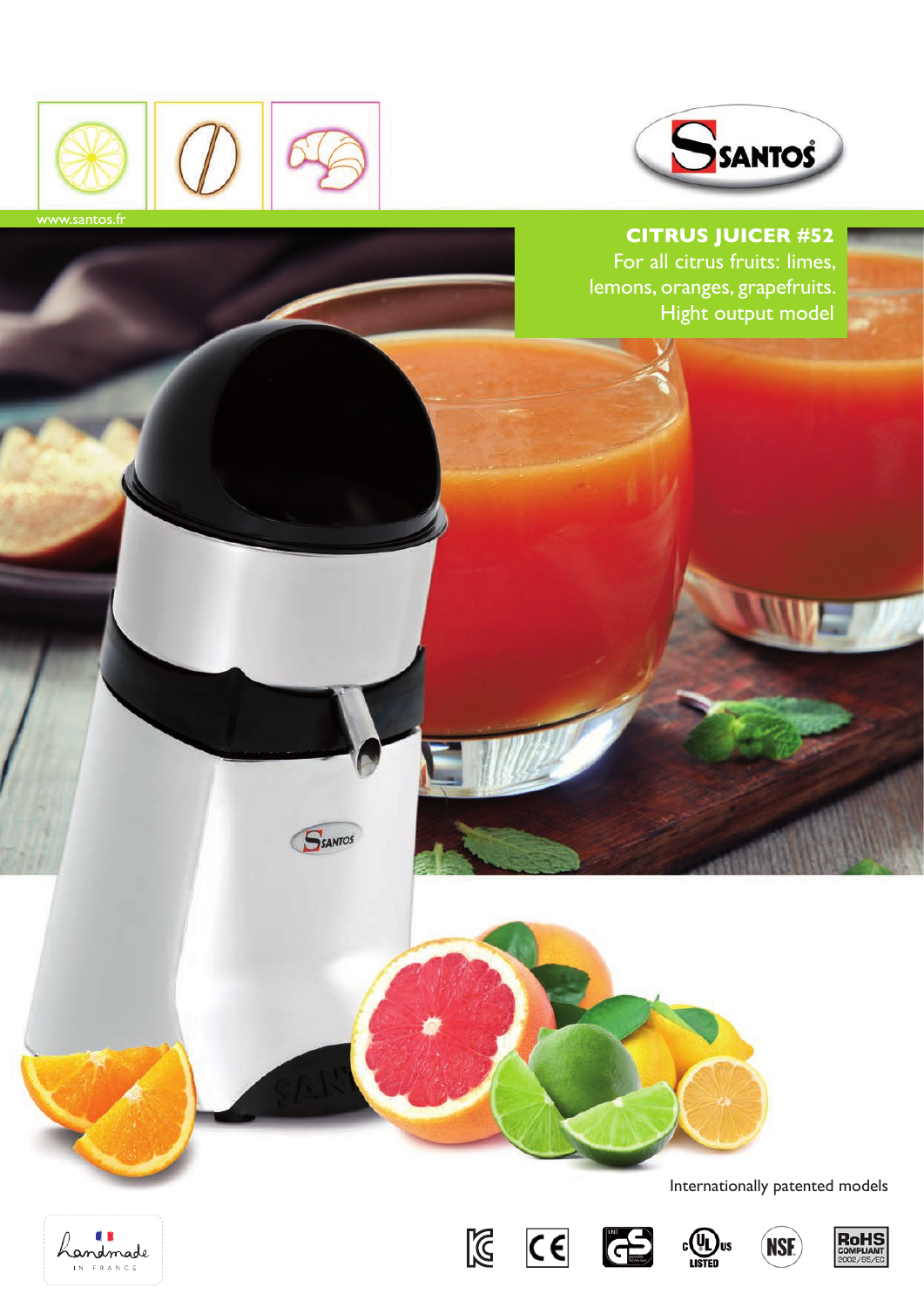

## **powerful, efficient, durable**

The citrus juicer #52 is the perfect appliance to squeeze any kind of citrus thanks to the 3 removable squeezers (cones) delivered with the juicer.

This commercial juicer is equipped with powerful and reliable commercial motor.

For use everywhere you need a fresh squeezed citrus juice: juice bars, health food stores, hotels, bars, restaurants, cafeterias, ice cream shops, institutions and hospitals…

**High output**: just cut your citrus half and press. You will extract easily from 20 to 40 liters per hour (5 to 10 gallons).



Output up to **40** l/h

## **THE COMPLETE RANGE OF THE CITRUS JUICER #52**



# **CHOOSE**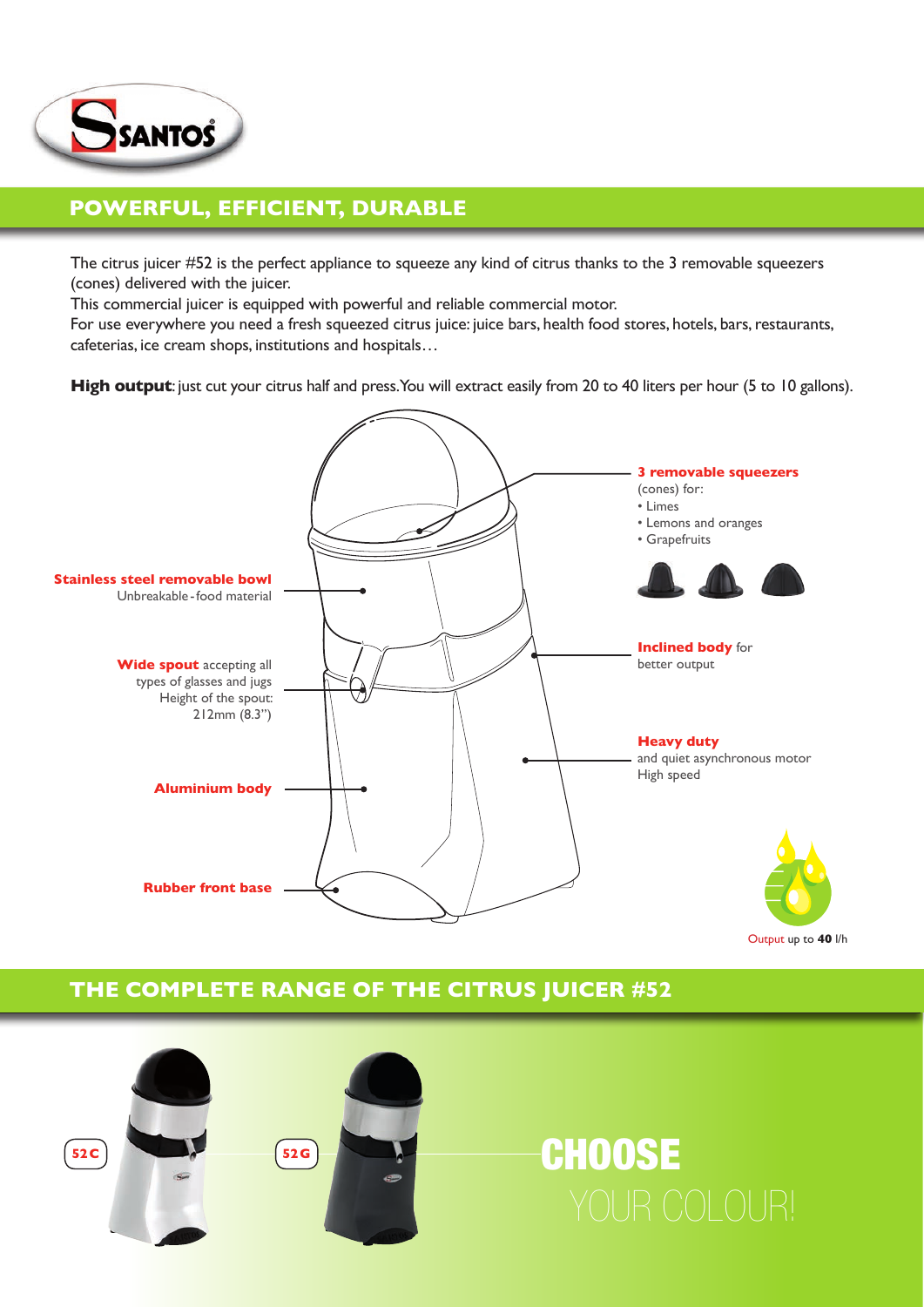# **citrus juicer #52**



### **Easy to use - Easy to clean - Completely safe**

#### www.santos.fr



**The unique juicer that you can clean quickly and easily:** just wash the main different parts of the top. All these parts are easily removable from the base in a simple movement.



#### **Technical specifications**



#### **Motor**

Single phase: 100 -120V-50/60 Hz -260 W-CE, UL, NSF 220-240V-50/60 Hz - 230 W-CE, GS, KC

Speed: 1 500rpm (50 Hz) 1 800rpm (60 Hz)



#### **Weight**

Net: 9,5Kg (21lbs) Packed: 10,5Kg (23 lbs)



W: 205mm / 8'' D: 305mm / 12'' H: 490mm / 19''

**APPLIANCE SHIPPING BOX** W: 250mm / 9,8'' D: 300mm / 11,8'' H: 585mm / 23 ''

#### **Safety - Standards - Hygiene**

#### **In accordance with the following regulations:**

Machinery directive 2006/42/EC Electromagnetic compatibility 2004/108/EC RoHS directive 2002/95/EC ''Low voltage'' Directive 2006/95/EC Regulation 1935/2004/EC (contact with food)

#### **Harmonized European standards**

EN 12100-1 and 2: 2004 - EN 60204-1: 2006 EN 60335-2-64: 2004 Commercial electric kitchen machines

CE (European standards), GS (Germany) controlled by LNE (National Test Laboratory) NSF (USA), UL (USA) and cUL (Canada), KC (Korea)

#### **Electrical safety**

- On/Off interlock switch is waterproof
- All mechanical parts are ground (earth) connected
- All equipment is 100% tested at the end of assembly (special electrical testing bay)

#### **Thermal safety**

Motor protected by internal thermal detector.

#### **Acoustic safety**

The asynchronous motor with direct driving is particularly silent.

#### **Hygiene**

All removable parts can be put in a dishwasher or easily cleaned with hot soapy water (NSF approved).